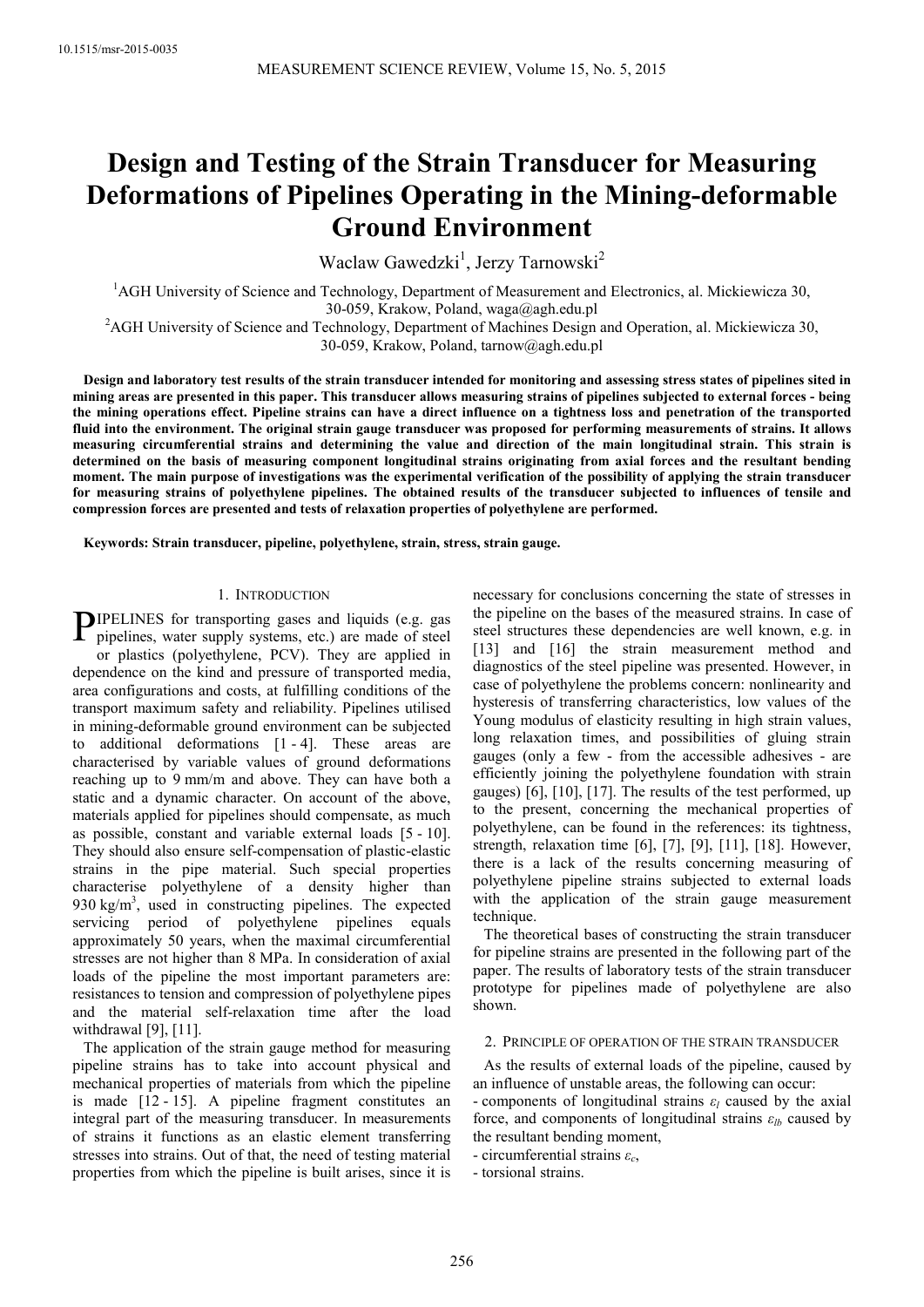Torsional strains for load states occurring in rectilinear pipeline segments can be neglected, due to their small contribution into the total load balance [16]. The determination of strain components is necessary to determine the maximum longitudinal strains of the pipeline, which is in accordance with the direction of the resultant bending moment operation. The pipeline cross-section with the selected right-handed coordinate system X, Y, Z, where axis Z is in accordance with the pipeline axis, is presented in Fig.1. [13].



Fig.1. Placement of measuring points on the pipeline circumference for the 3-point method of strain measuring (*n*=3, α=120°).

Individual axes of the coordinate system determine the force directions. Axis Z determines the direction of the axial force action, while axes X and Y determine the radial direction of forces causing bending moments. Measuring axes  $\varepsilon_{l1}$ ,  $\varepsilon_{l2}$ , ...  $\varepsilon_{ln}$  were uniformly arranged, mutually at angle:

$$
\alpha = \frac{360^{\circ}}{n} \quad \text{for} \quad n \ge 3 \tag{1}
$$

where:  $n -$  number of measuring points on the tested pipeline circumference.

They determine - on the pipeline surface - the points of measuring complex longitudinal strains (along axis Z). For  $n = 3$  - there will be three measuring points distributed every 120°, for  $n = 4$  - four measuring points distributed every 90°, etc. Axis X was assumed as the reference axis, versus which the angle of the resultant bending moment φ was determined. The first strain measuring axis  $\varepsilon_{l1}$  was defined along axis X. Longitudinal strain values  $\varepsilon_{IX}$ ,  $\varepsilon_{IY}$  and  $\varepsilon_{IZ}$  in the axes X, Y and Z can be determined on the basis of equation [13]:

$$
\begin{bmatrix} \varepsilon_{IX} \\ \varepsilon_{IY} \\ \varepsilon_{IZ} \end{bmatrix} = (\mathbf{A}^T \cdot \mathbf{A})^{-1} \cdot \mathbf{A}^T \cdot \begin{bmatrix} \varepsilon_{I1} \\ \varepsilon_{I2} \\ \vdots \\ \varepsilon_{In} \end{bmatrix}
$$
 (2)

where:  $\varepsilon_{l1}$ ,  $\varepsilon_{l2}$  ...  $\varepsilon_{ln}$  - complex longitudinal strains measured in *n* axes,

 $\varepsilon$ <sub>*lX*</sub> - longitudinal strain caused by the bending moment acting along axis X,

*εlY* - longitudinal strain caused by the bending moment acting along axis Y,

 $\varepsilon_{1Z}$  - mean longitudinal strain caused by axial force acting along axis Z,

**A** - transformation matrix of dimensions  $(n \times 3)$  in the form:

$$
\mathbf{A} = \begin{bmatrix} -\cos(0 \cdot \alpha) & -\sin(0 \cdot \alpha) & 1 \\ -\cos(1 \cdot \alpha) & -\sin(1 \cdot \alpha) & 1 \\ \vdots & \vdots & \vdots \\ -\cos((n-1) \cdot \alpha) & -\sin((n-1) \cdot \alpha) & 1 \end{bmatrix}
$$
(3)

In order to determine values of the strain components  $\varepsilon_{lX}$ ,  $\varepsilon$ <sub>*lY*</sub>, and  $\varepsilon$ <sub>*lZ*</sub>, measurements of complex strains should be performed, at least in three points on the pipeline circumference in the selected cross-section ( $\varepsilon_{l1}$ ,  $\varepsilon_{l2}$  and  $\varepsilon_{l3}$  for *n*=3). The analysis carried out in paper [13] has shown that the smallest errors in determining components of longitudinal strains are obtained when four measuring axes are applied (strains measured every  $\alpha = 90^{\circ}$  on the pipeline circumference). It was also shown that, due to small differences in errors and saving the number of strain gauges and measuring channels, the measurement application in three axes is optimal. Each of the three strain gauges should be placed on the pipeline surface in the direction along the Z axis, in places determined by measuring axes  $\varepsilon_{l1}$ ,  $\varepsilon_{l2}$ , and  $\varepsilon_{l3}$ [13], [16].

Equation (2) taking into account (3) for  $n = 3$  and  $\alpha = 120^{\circ}$ assumes the form:

$$
\begin{bmatrix} \varepsilon_{IX} \\ \varepsilon_{IY} \\ \varepsilon_{IZ} \end{bmatrix} = \begin{bmatrix} \frac{2}{3} & -\frac{1}{3} & -\frac{1}{3} \\ 0 & \frac{\sqrt{3}}{3} & -\frac{\sqrt{3}}{3} \\ \frac{1}{3} & \frac{1}{3} & \frac{1}{3} \end{bmatrix} \cdot \begin{bmatrix} \varepsilon_{I1} \\ \varepsilon_{I2} \\ \varepsilon_{I3} \end{bmatrix}
$$
 (4)

Values of strain components can be determined on the basis of (4) from the dependence:

$$
\varepsilon_{lZ} = \frac{\varepsilon_{l1} + \varepsilon_{l2} + \varepsilon_{l3}}{3} \tag{5}
$$

where:  $\varepsilon_{\text{IZ}}$  - mean longitudinal strain (caused by the resultant force acting along axis Z), and:

$$
\varepsilon_{lb} = \sqrt{\varepsilon_{lx}^2 + \varepsilon_{lY}^2} =
$$
  
=  $\frac{2}{3} \sqrt{\varepsilon_{l1}^2 + \varepsilon_{l2}^2 + \varepsilon_{l3}^2 - \varepsilon_{l1} \varepsilon_{l2} - \varepsilon_{l1} \varepsilon_{l3} - \varepsilon_{l2} \varepsilon_{l3}}$  (6)

where:  $\varepsilon_{lb}$  - strain caused by the resultant bending moment.

On the basis of  $(4)$  angle  $\varphi$  between axis X and the direction of the resultant bending moment action can be determined: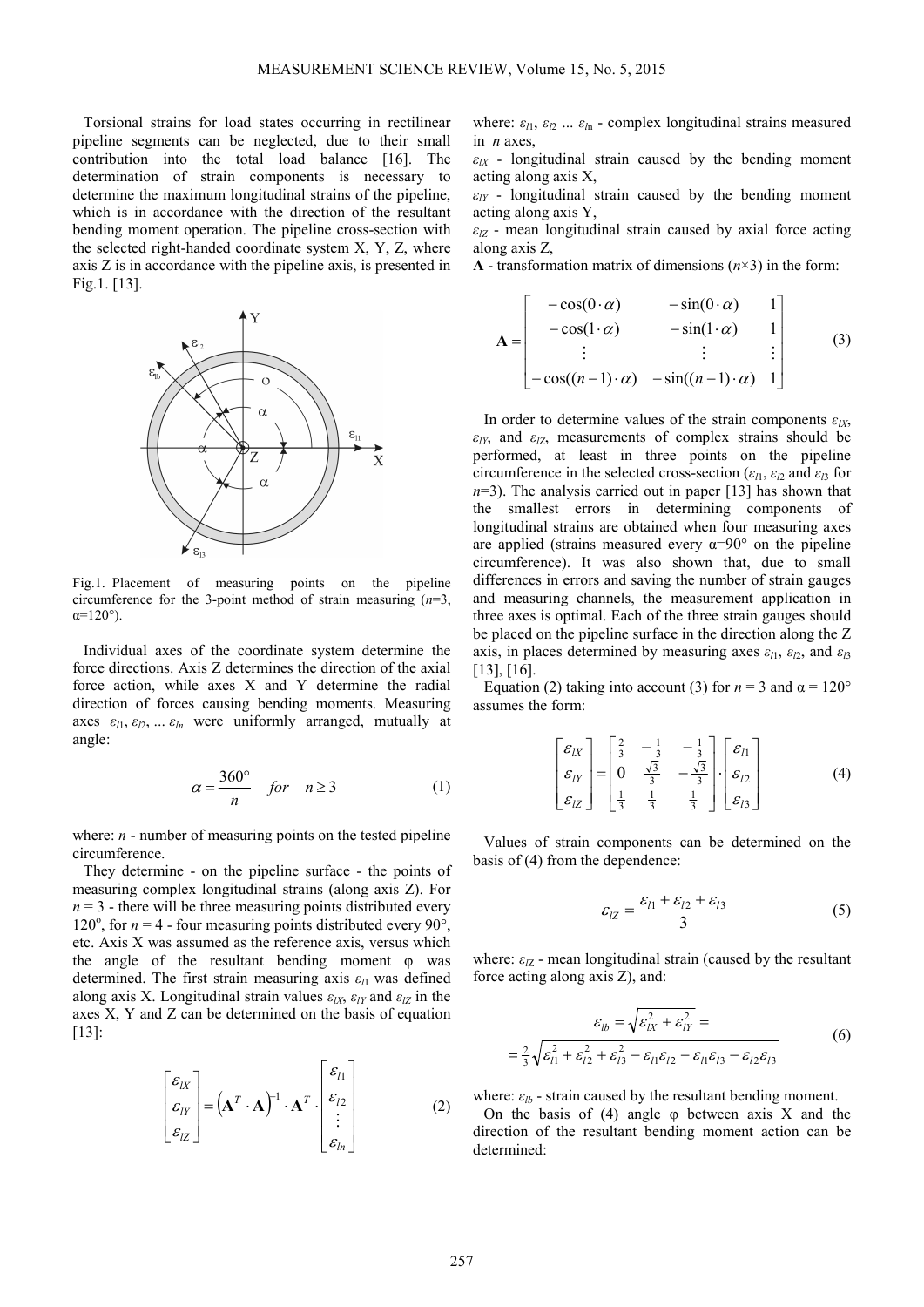$$
tg\varphi = \frac{\varepsilon_{1Y}}{\varepsilon_{1X}} = \frac{\sqrt{3}(\varepsilon_{12} - \varepsilon_{13})}{2\varepsilon_{11} - \varepsilon_{12} - \varepsilon_{13}}\tag{7}
$$

The extreme longitudinal strain *εl*ext will occur in the direction of the resultant bending moment action. It will reach the value equal to the sum of the mean longitudinal strain  $\varepsilon_{IZ}$  (from axial forces (5)) and the component of longitudinal strain  $\varepsilon_{lb}$  (from the resultant bending moment  $(6)$ ), when both strains have the same sign [13], [16]:

$$
\varepsilon_{\text{lext}} = \varepsilon_{\text{IZ}} + \varepsilon_{\text{lb}} \tag{8}
$$

Stresses  $\sigma$  caused by the axial force action  $F_Z$  and by the bending moment  $F_b \cdot l$  can be expressed by dependences:

$$
\sigma_Z = E \cdot \varepsilon_{IZ} = \frac{F_Z}{A}
$$
 and  $\sigma_b = E \cdot \varepsilon_{lb} = \frac{F_b \cdot l}{w_b}$  (9)

where: *E* - Young modulus of the pipe material, *A* - surface of the pipe cross-section, *l* - length of the bending force arm,  $w_b$  – bending strength index.

Dividing equations (9) by members, we obtain:

$$
\frac{F_Z}{F_b} = \frac{\varepsilon_{IZ}}{\varepsilon_{lb}} \cdot \frac{A \cdot l}{w_b} \tag{10}
$$

Since the resultant force *F* acting on the pipe equals:

$$
F^2 = F_Z^2 + F_b^2 \tag{11}
$$

where:  $F_Z$  - force acting along the pipeline,

 $F_b$  - resulting bending force acting on the pipeline. It is possible to determine component forces on the basis of the resultant force *F* and strains  $\varepsilon_{IZ}$  and  $\varepsilon_{Ib}$  at using dependences (10) and (11):

$$
F_Z = \frac{F}{\sqrt{1 + \left(\frac{\varepsilon_{lb}}{\varepsilon_{lZ}} \cdot \frac{w_b}{A \cdot l}\right)^2}} \quad \text{and} \quad F_b = \frac{F}{\sqrt{1 + \left(\frac{\varepsilon_{lZ}}{\varepsilon_{lb}} \cdot \frac{A \cdot l}{w_b}\right)^2}} \quad (12)
$$

The total value of longitudinal strains  $\varepsilon_l$  will be the sum of these strains  $\varepsilon_{\text{lext}}$  (8) caused by external forces and the internal pressure of the medium *εlp*:

$$
\varepsilon_l = \varepsilon_{\text{lext}} + \varepsilon_{lp} \tag{13}
$$

An occurrence of longitudinal strains *εlp* originating from the medium pressure will depend on the condition of the pipeline operation. If it is sited in the ground, friction forces can cause that longitudinal strains will not reveal themselves [16]. If the pressure in the pipeline is low (below 10 kPa), the effect of its influence can be either ignored or compensated. However, for medium-sized pressures (from 10 kPa to 0.5 MPa) their influence should be compensated. This problem is discussed more broadly in further part of the chapter.

Let us discuss the case of circumferential strains. The total value of circumferential strains  $\varepsilon_c$  will be the sum of these strains caused by external forces *εce* and the internal pressure of the medium  $\varepsilon_{cn}$ :

$$
\varepsilon_c = \varepsilon_{ce} + \varepsilon_{cp} \tag{14}
$$

where:  $\varepsilon_c$  - total value of circumferential strains,

*εce* - circumferential strains caused by external forces (axial forces and bending moment),

 $\varepsilon_{cp}$  - circumferential strains being the effect of the pipeline stress  $\sigma_P$  due to the medium pressure influence.

The maximal value of the circumferential strain *εc*max can be defined as the highest strain value measured in the circumferential direction:

$$
\varepsilon_{c\max} = \max_{i=1,2,3} \varepsilon_{ci} \tag{15}
$$

where:  $\varepsilon_{ci}$  - circumferential strains measured in 3 points in the circumference  $(n = 3)$ , in accordance with (1) and Fig.1...

The pressure influence on the measurements of strain components, both longitudinal and circumferential, caused by external forces can be preliminarily compensated, e.g. by the proper balancing of the strain gauge bridge. However, such compensation method will not be efficient during a long-lasting monitoring and pressure changes of the medium. The efficient compensation can be then realised by the measurements of the actual value of pressure and determination of longitudinal *εlp* and circumferential *εcp* pipeline strains, caused by this pressure (adequate dependencies can be found in references, e.g. in [10]). For thin-walled pipe they take the form:

$$
\varepsilon_{lp} = \frac{p \cdot D}{4 \cdot t \cdot E} \left( 1 - 2\nu \right) \quad \text{and} \quad \varepsilon_{cp} = \frac{p \cdot D}{4 \cdot t \cdot E} \left( 2 - \nu \right) \tag{16}
$$

where: *p* - pressure in the pipeline, *D* - diameter of the pipe, *t* - thickness of the pipe, ν - Poisson's ratio.

The influence of temperature changes on the measuring transducer can be compensated. To this aim, strain gauges intended for measuring strains in plastics (Fig.1.), operating in half-bridge systems, each with the compensating strain gauge, should be used.

In regard to the operations of the bridge with a single active strain gauge (second strain gauge in the half-bridge is passive and serves as the temperature change compensator) the nonlinearity error of the bridge will be shown. This error should be corrected in the case of measured big strain values *ε*. The equation for relative change of the bridge unbalance voltage  $\Delta U/U_s$  has the form [13], [16]:

$$
\frac{\Delta U}{U_s} = \frac{1}{2} \cdot \frac{k \cdot \varepsilon + k \cdot (\varepsilon_T - \varepsilon_{T_c})}{2 + k \cdot \varepsilon + k \cdot (\varepsilon_T + \varepsilon_{T_c})}
$$
(17)

where: *ΔU* – absolute change of the bridge unbalance voltage,  $U_s$  – supply voltage of the bridge,  $k$  – strain gauge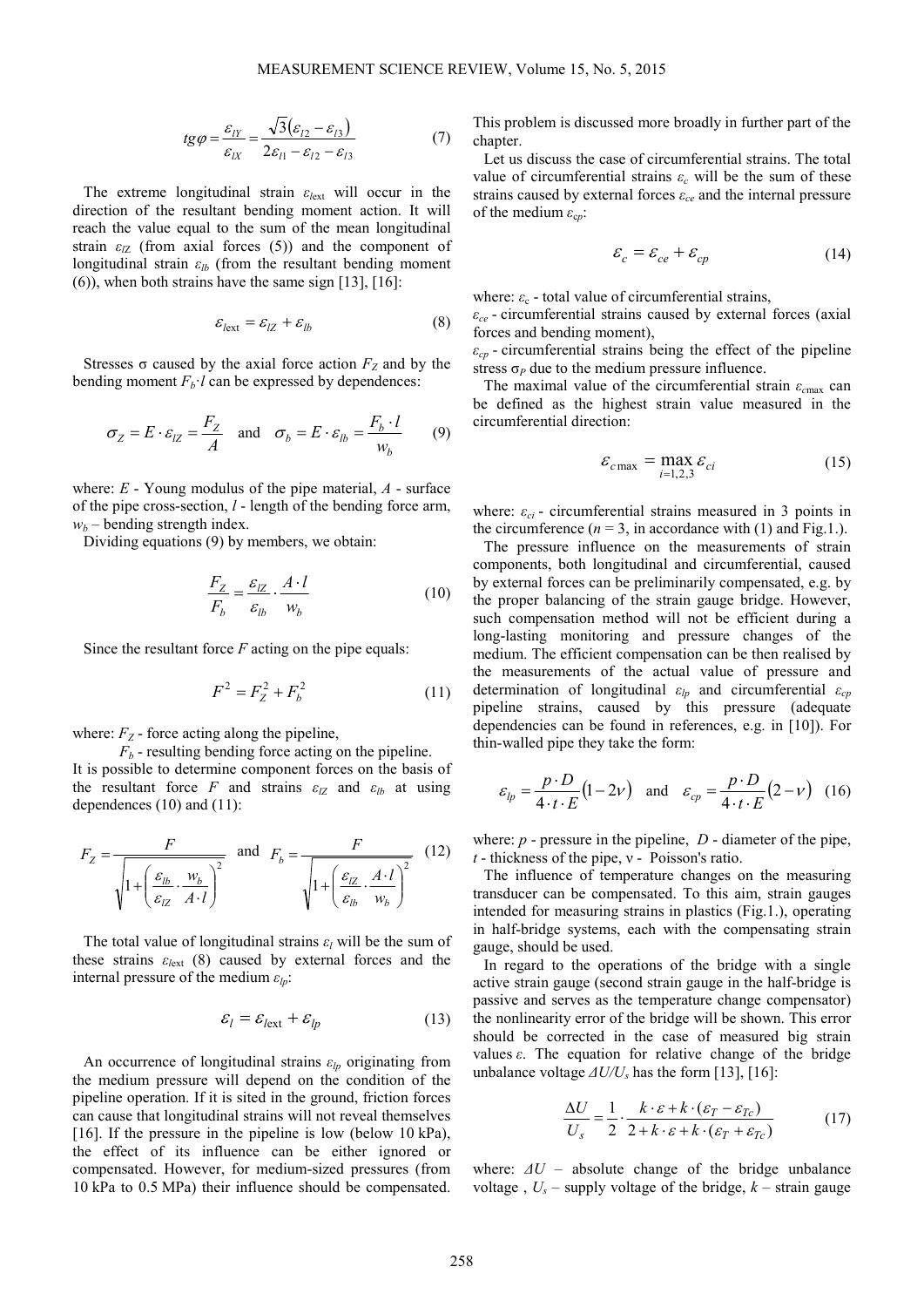constant,  $\varepsilon$  – measured strain,  $\varepsilon_T$ ,  $\varepsilon_{Tc}$  – reaction of active and passive strain gauges for temperature variation in relation to the temperature of the system calibration.

To eliminate temperature effect, identical operational thermal condition for both strain gauges resulting in acceptance of  $\varepsilon_T \approx \varepsilon_{T_c}$  has to be secured. Because  $\varepsilon_T$ , and  $\varepsilon_{T_c}$ are much less than number 2, then the equation (17) may be written in the form:

$$
\frac{\Delta U}{U_s} = \frac{1}{2} \cdot \frac{k \cdot \varepsilon}{2 + k \cdot \varepsilon}
$$
 (18)

The transformation equation of the bridge (18) is a nonlinear function with regard to *ε*. Its linear approximation takes the form:

$$
\left(\frac{\Delta U}{U_s}\right)_l = \frac{1}{4} \cdot k \cdot \varepsilon \tag{19}
$$

Then the relative nonlinearity error of the bridge with regard to  $(18)$  and  $(19)$  is:

$$
\delta_n = \frac{\left(\frac{\Delta U}{U_s}\right)_l - \frac{\Delta U}{U_s}}{\frac{\Delta U}{U_s}} = \frac{1}{2} \cdot k \cdot \varepsilon \tag{20}
$$

For small values of measured strain *ε*, e.g. steel pipes, when  $\varepsilon \sim 1\%$  and  $k = 2$ , the relative nonlinearity error is  $\delta_n \sim 0.1$  % and its neglecting may be considered. The strain value *ε* may be determined from transformed linear relation (19).

For large values of measured strain ε, e.g. in the discussed case of polyethylene pipes, when  $\varepsilon \sim 2$ % and  $k = 2$ , the relative nonlinearity error is  $\delta_n \sim 2$  % and most frequently it cannot be neglected. To eliminate the bridge nonlinearity error, the value of measured strain *ε* should be determined on the base of the relation (18) transformed to the form:

$$
\varepsilon = \frac{4}{k} \cdot \frac{\Delta U}{U_s} \cdot \frac{1}{1 - 2 \cdot \frac{\Delta U}{U_s}}
$$
(21)

which is the function of measured relative value of the variation of the bridge unbalance voltage *ΔU/U<sup>s</sup>* .

## 3. PURPOSE AND SUBJECT OF LABORATORY TESTS OF THE TRANSDUCER

The purpose of laboratory tests was the practical verification of properties of the strain transducer for the polyethylene pipeline and the determination of basic metrological characteristics. Due to the uniaxial strain distribution in the pipeline, caused by longitudinal forces, and by the resultant bending moment (algebraic sum strains), tests were performed for axial forces: tensile and compression.

Polyethylene PE-HD (high density PE) used for building gas pipelines has a density of  $940-960 \text{ kg/m}^3$ . It is obtained by low-pressure polymerisation. It is harder than polyethylene PE-LD (low density PE), has a higher mechanical strength and higher melting temperature (125 °C) [6], [7]. The most common trade brands of PE-HD are PE80 and PE100.

The segment of the typical pipe made of polyethylene PE100 of a coefficient SDR11 was the tested subject. Its external diameter was:  $D = 50$  mm and wall thickness was  $t = 4.6$  mm. The basic physical and mechanical parameters are given in Table 1.

Table 1. Basic physical and mechanical parameters of the polyethylene PE100 pipe (of the PipeLife Company).

| Parameter                                       | Value                 |
|-------------------------------------------------|-----------------------|
| Young modulus of elasticity $E(1 \text{ min.})$ | $E \ge 1000$ MPa      |
| Yield strength                                  | $R_{\rm el}$ = 25 MPa |
| Elongation at the yield strength                | $\varepsilon = 9\%$   |
| Poisson ratio                                   | $v = 0.45$            |

The strain transducer is presented in Fig.2.



Fig.2. Strain transducer of the polyethylene pipeline strain measurements (one of three measuring points of longitudinal and circumferential strains).

Strain gauges of type 1-LD20-6/350 of the HBM Company [19] were used for measuring strains. They have an increased boundary value of measured strains to 10 % (when the standard value is 5 %). Longitudinal and circumferential strains were measured in 3 points - situated uniformly on the pipe circumference  $(n = 3, \alpha = 120^{\circ})$ during the pipe compression and tension. Accuracy of the strain gauge constant is  $\pm 1.5$  %. Strain gauges were glued on the polyethylene pipe surface by means of the unary glue of 'Z' type [19]. Gauges cooperated with the amplifier Spider8 [19] of the accuracy class being 0.1 %. Bidirectional force sensor U9B (also of the HBM Company [19]) of a range of 20 kN and accuracy 0.5 % was applied for measuring the applied force.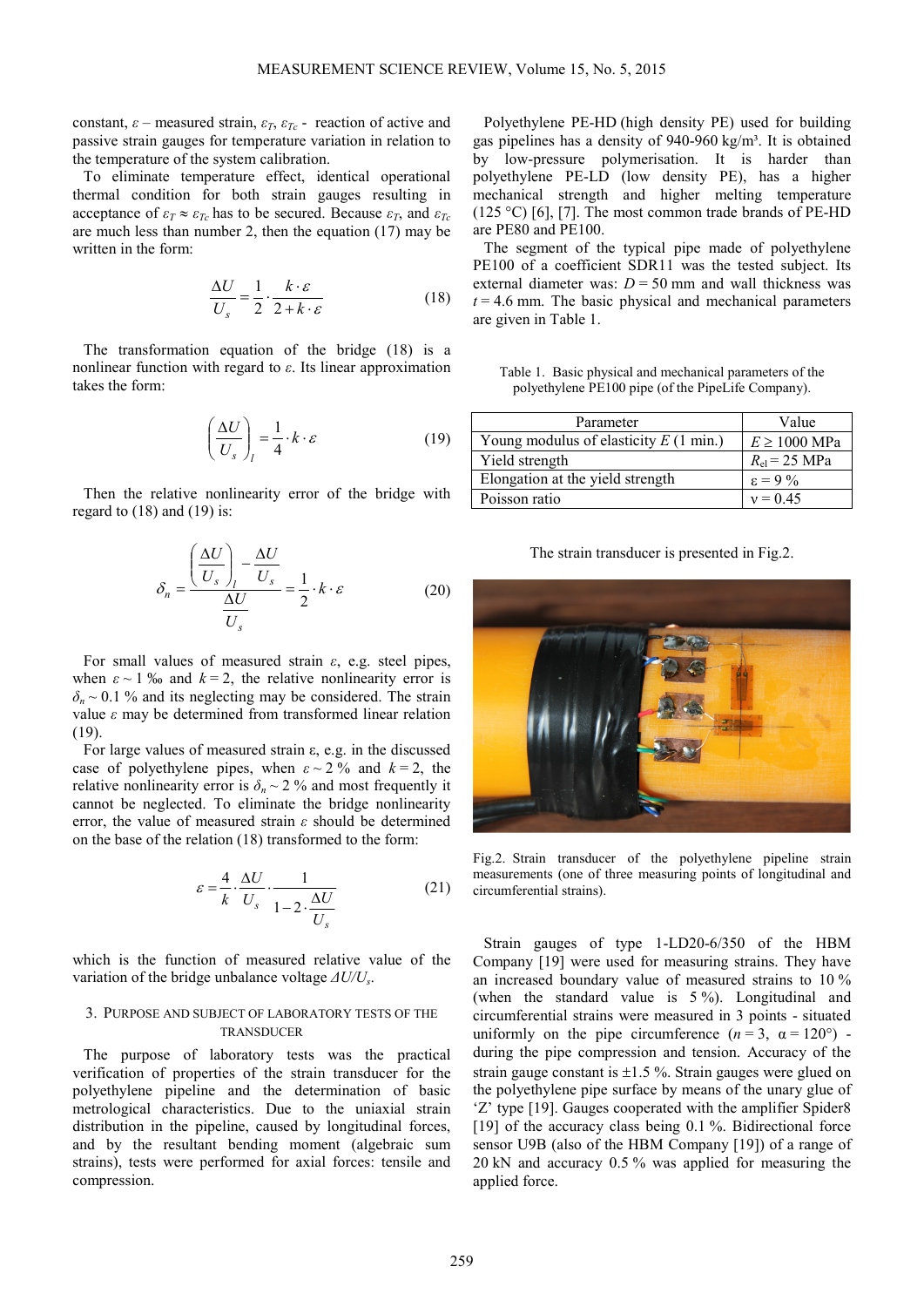#### 4. LABORATORY TESTS AND THE OBTAINED RESULTS

Within laboratory tests two experiments of compression [20] and tension of the strain transducer were performed. Both experiments were performed separately with two identically prepared transducers. In each test the transducer was mechanically connected in series with the pattern force sensor U9B and located in hydraulic press. In the first experiment the tension force was growingly set in linear mode with the use of the hydraulic press when in the second experiment the compression force was set in identical mode. In both experiments the press was shut off when the set force had been reached, and then the tested transducers were relieved. Values of applied forces were limited to the elasticity range of the material (Table 1.).

During experiments, the pipe strains as well as the applied resultant force *F* (11) were measured as a time function. In order to determine relaxation properties of the polyethylene pipe, recording of strains was carried out also after finishing tension or compression. To eliminate errors caused by nonaxial operations of applied forces (either tension or compression), equations (5), (6) and (12) were used to determine the longitudinal force component  $F_Z$ . On the basis of strain  $\varepsilon_{li}$  ( $i = 1 \div 3$ ) and force *F* measurements, for known values of structural parameters of the pipe, values of strain  $\varepsilon_{1Z}$  and axial force  $F_Z$  were determined - from these equations. Stresses  $\sigma_Z$  - acting along the pipeline axis Z were determined on the basis of equation (9). Tension and compression curves of the polyethylene pipe, obtained by axially acting force  $F_Z$ , are shown in Fig.3. Those curves were obtained from the determined time course of stress  $\sigma$ <sub>Z</sub> and the strain  $\varepsilon_{1Z}$  as the result of time elimination.



Fig.3. Tension and compression curves of the polyethylene PE100 pipe by axial force *FZ.*

On the basis of the obtained characteristics it can be stated that the value of the Young elasticity modulus decreases with the stress increasing. The polyethylene elastic element acts non-linearly. The obtained results confirm also the fact, that the polyethylene compression strength is higher than tensile strength (Young modulus decreases more slowly). A large hysteresis being the result of the long relaxation period of the material is also seen in diagrams (Fig.3.).

The effect of the polyethylene relaxation is best shown in Fig.4., in which the time-history of the longitudinal strain  $\varepsilon_{1Z}$ is presented during tension and compression. The relaxation time of the pipe subjected to tension is longer than at compression. Apart from longitudinal strains also circumferential ones caused by the longitudinal force were measured in the tested transducer. Diagrams showing the dependence of longitudinal strains  $\varepsilon_{l1}$  on circumferential  $\varepsilon_{c1}$ , are presented in Fig.5.



Fig.4. Time-history of the tension and compression processes and the polyethylene pipe relaxation.



Fig.5. Dependence of the longitudinal strain gauge  $\varepsilon_{l1}$  strain as a function of the strain of the circumferential strain gauge  $\varepsilon_{c1}$ , during tension and compression tests.

These strains were measured by means of the pair of mutually perpendicular strain gauges - glued in the selected measuring point (Fig.2.) - during tension and compression forces operations. They show a good accordance of both characteristics in the tested range. The Poisson ratio value determined on their bases equals:  $v = 0.43$  and is, within measuring errors and a natural scatter of material parameters, in agreement with the rated value given in Table 1.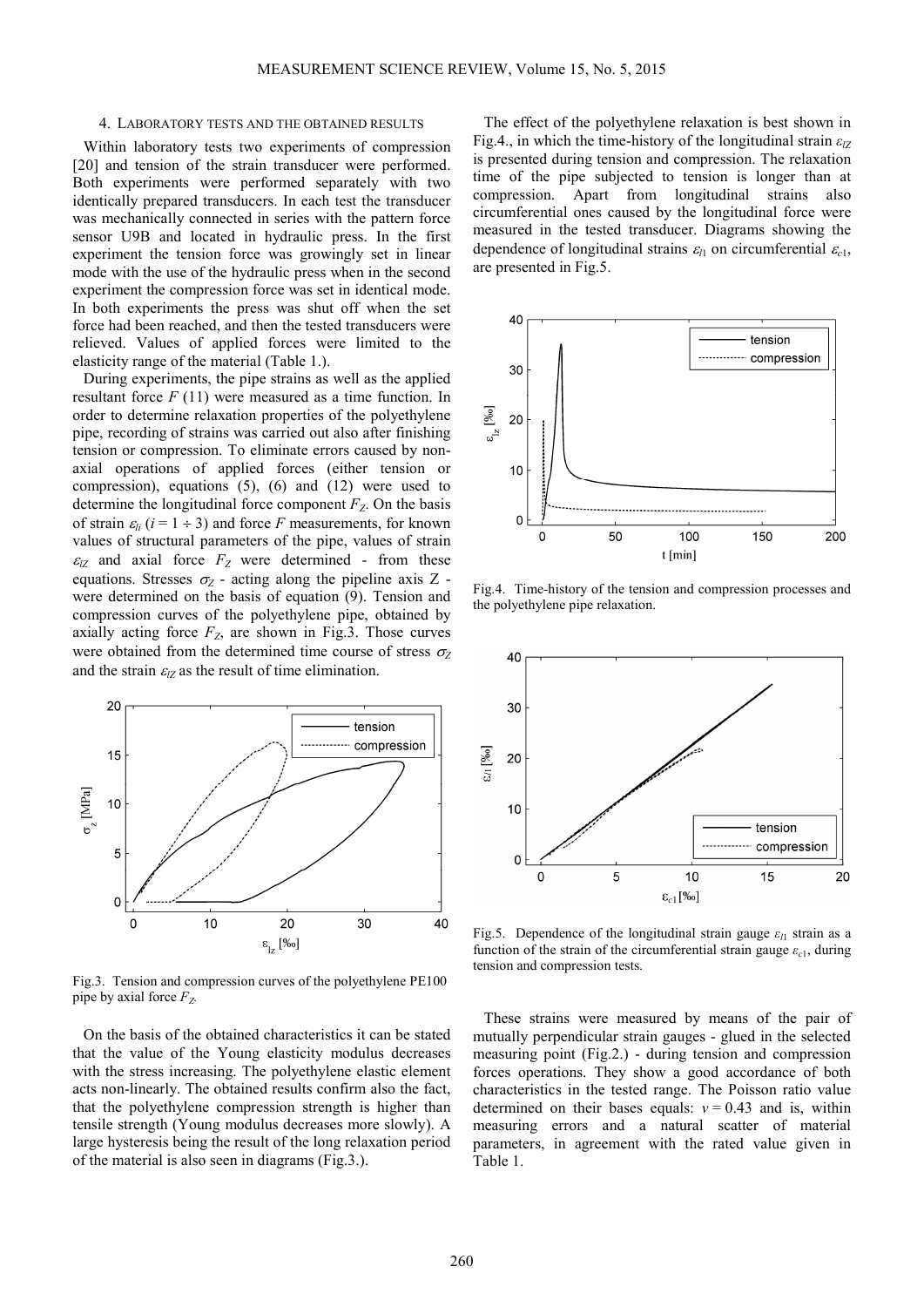### 5. TRANSDUCER APPLICATION IN PIPELINE DIAGNOSTICS

The results of investigations presented in this paper constitute an essential contribution into the diagnostics and estimations of the maintenance state of pipelines made of plastics. This concerns also low- and middle-pressure polyethylene gas grids, currently widely applied. These problems are especially essential from the point of view of gas pipeline maintenance, which constitute threats for people.

Gas pipelines operating in mining areas are endangered by loads caused by area deformations. These area deformations cause pipeline strains which can lead to loosing tightness. Long-lasting loads can cause changes in wall thickness of gas pipelines and gas can permeate through them. In addition, the problems listed below can occur.

- Material fatigue of a pipe wall causes that as the time passes the resistance to pressure of the polyethylene pipelines decreases, due to the so-called stress corrosion [8].
- Material flowing due to large loads causes that the pipe is endangered by the phenomenon of propagation of cracks [10].

The strain transducer proposed in the paper allows controlling the pipeline state stress and can be applied for the estimation of the maintenance state and polyethylene pipeline tightness.

The method of the tightness testing of pipelines made of plastics, presented in [11], did not take into account monitoring of external load influences on pipelines. Characteristics of polyethylene, showing the dependence of the Young modulus reciprocal  $(1/E)$  as a function of time (expressed in the logarithmic scale) of the long-lasting pipeline load has - in approximation - a linear character (after a certain time from the beginning of load) [11]. Such type of dependency means that at the assurance (during the tightness test) of the determined and invariable stress  $\sigma$  in the polyethylene pipeline (also  $\sigma_p$ ,  $\sigma_z$  and  $\sigma_b$  (9)) its strain increases as time passes. This condition will be met at maintaining the constant medium pressure and the constant external load during the tightness test of some hours. The applied tightness criterion [11] assumes measuring the gas volume with which the pipeline should be gradually supplemented - due to changes of the pipeline volume - to maintain the constant pressure during the whole tightness test. It is assumed that the constant pressure influence constitutes the source of volume changes of the tested pipeline fragment. Measurements of circumferential and longitudinal pipeline strains will allow determining actual volume changes of the pipeline not only due to the gas internal pressure but also due to external forces and moments acting on the pipeline. This is especially important during tightness tests of pipelines operating in unstable mining-deformable grounds. The modified tightness criterion can be then formulated.

In the case of a long pipeline the application of a strain gauge transducer in testing of the deformation and tightness condition may be limited. In such situation the measurement points should be more concentrated in parts of pipeline subjected to deformation.

## 6. CONCLUSION

The method of monitoring strain states of pipelines situated in unstable mining areas - by means of the strain transducer, is proposed in this paper. Innovations of the method are:

- application of the strain gauge measurement technique for measuring strains of polyethylene pipelines, currently used for building gas pipelines,

- constructing the prototype strain transducer for polyethylene pipelines and performing laboratory tests.

The determined transformation characteristics allowed the verification of the transducer metrological properties. They confirmed the possibility of application of the strain gauge method for measuring strains of polyethylene pipelines. However, due to non-linearity and hysteresis of stress characteristics (Fig.3.), possibilities of direct concluding on strain levels on the basis of measured strains are significantly limited.

A long relaxation time of polyethylene does not limit the transducer measuring possibilities in the range of quasistatic strains, but limits in the range of dynamic strains.

The possibility of the proper gluing of strain gauges on the polyethylene surface was positively verified.

The results presented in the paper constitute the grounds for concluding that strain measurements can be also useful in assessing the tightness of gas pipelines of polyethylene operating in mining-deformable grounds. Further investigations will concern assessments of how fatigue of the polyethylene pipeline wall, subjected to long-lasting variable loads, influences maintaining the pipeline tightness.

#### **REFERENCES**

- [1] Abdoun, T.H., et al. (2009). Factors influencing the behavior of buried pipelines subjected to earthquake faulting. *Soil Dynamics and Earthquake Engineering*, 29 (3), 415-427.
- [2] Honegger, D.G., Wijewickreme, D. (2013). Seismic risk assessment for oil and gas pipelines. In *Seismic Risk Analysis and Management of Civil Infrastructure Systems*. Woodhead Publishing, Part IV, 682-715.
- [3] Lanzano, G., et al. (2014). Seismic vulnerability of gas and liquid buried pipelines. *Journal of Loss Prevention in the Process Industries*, 28, 72-78.
- [4] Chen, W.W., et al. (2002). Seismic response of natural gas and water pipelines in the Ji-Ji earthquake. *Soil Dynamics and Earthquake Engineering*, 22 (9-12), 1209-1214.
- [5] Figiel, W., Tarnowski, J. (2005). Badania wspolczynnika tarcia rurociągu i gruntu na terenach gorniczych w obecnosci wstrzasow. *Eksploatacja i Niezawodnosc–Maintenance and Reliability*, 4, 55–63.
- [6] Khan, F., Yeakle, C., Gomaa, S. (2012). Characterization of the mechanical properties of a new grade of ultra high molecular weight polyethylene and modeling with the viscoplasticity based on overstress. *Journal of the Mechanical Behavior of Biomedical Materials*, 6, 174-180.